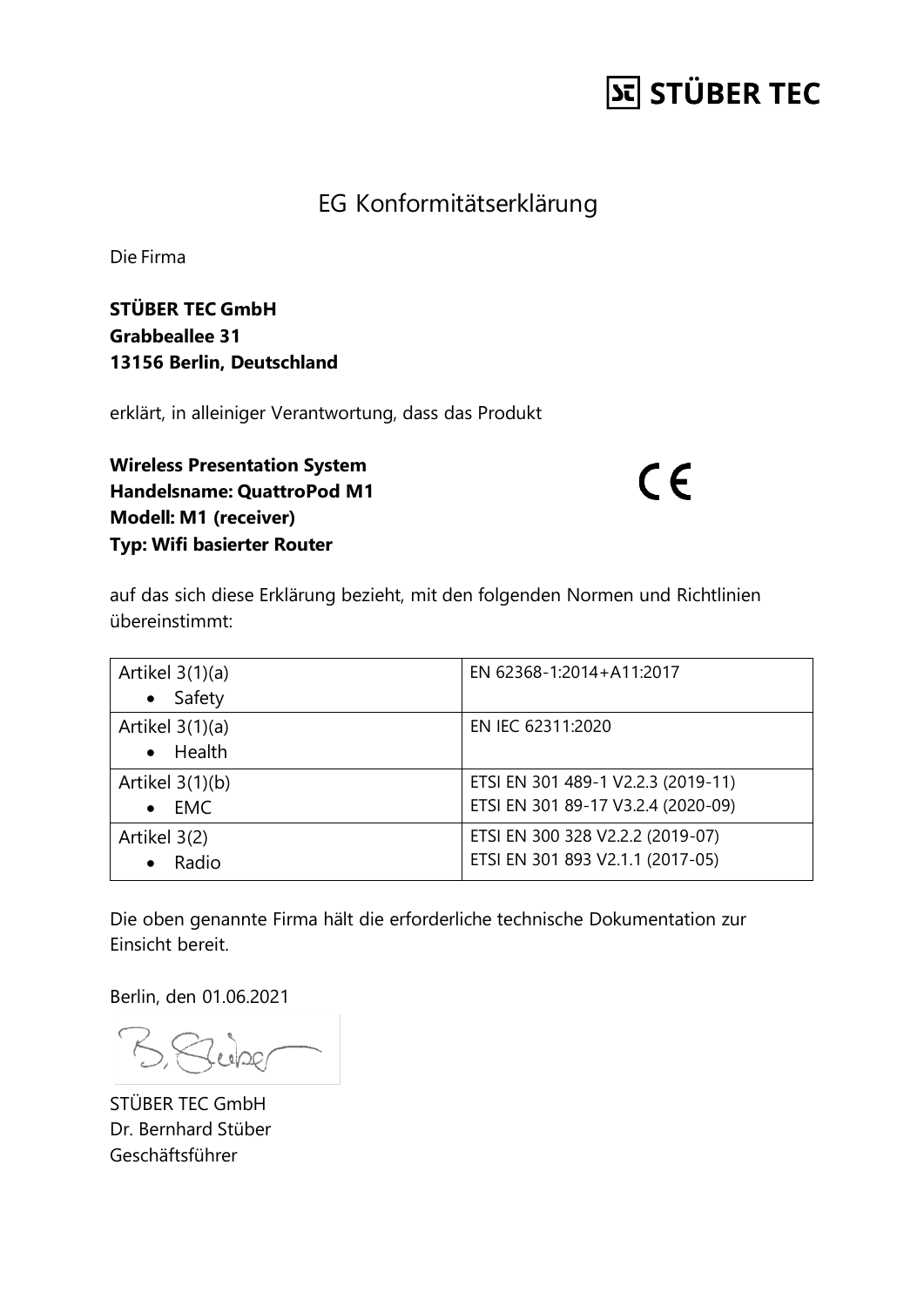## **St STÜBER TEC**

#### EC Declaration of Conformity

We, the company,

**STÜBER TEC GmbH Grabbeallee 31 13156 Berlin, Germany**

certify and declare under our sole responsibility that the apparatus:

**Wireless Presentation System Brand: QuattroPod M1 Model: M1 (receiver) Typ: Wifi-based router**

 $C \in$ 

conforms with the essential requirements and other relevant provisions of the following directives and complies with the following standards applied:

| Article $3(1)(a)$<br>Safety<br>$\bullet$     | EN 62368-1:2014+A11:2017                                                 |
|----------------------------------------------|--------------------------------------------------------------------------|
| Article $3(1)(a)$<br>$\bullet$ Health        | EN IEC 62311:2020                                                        |
| Article $3(1)(b)$<br><b>EMC</b><br>$\bullet$ | ETSI EN 301 489-1 V2.2.3 (2019-11)<br>ETSI EN 301 89-17 V3.2.4 (2020-09) |
| Article 3(2)<br>Radio                        | ETSI EN 300 328 V2.2.2 (2019-07)<br>ETSI EN 301 893 V2.1.1 (2017-05)     |

The technical documentation is kept at the above mentioned address open for inspection.

Berlin, 1st of June 2021

B. Richard

STÜBER TEC GmbH Dr. Bernhard Stüber CEO